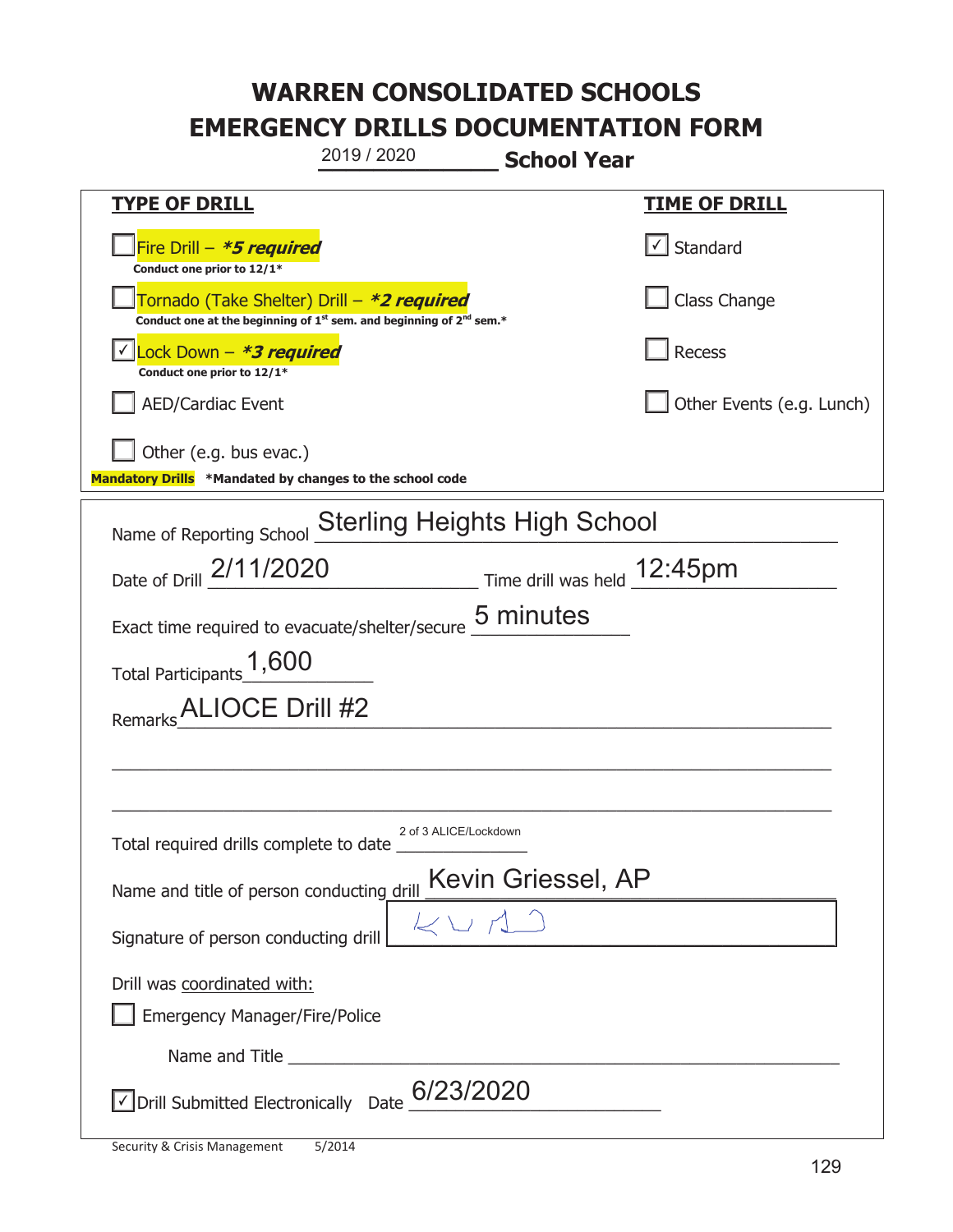|                                                                                    | 2019 / 2020                                                                                 | <b>School Year</b>         |                                   |
|------------------------------------------------------------------------------------|---------------------------------------------------------------------------------------------|----------------------------|-----------------------------------|
| <b>TYPE OF DRILL</b>                                                               |                                                                                             |                            | <u>TIME OF DRILL</u>              |
| Fire Drill - *5 required<br>Conduct one prior to 12/1*                             |                                                                                             |                            | $\lfloor \angle \rfloor$ Standard |
| Tornado (Take Shelter) Drill – *2 required                                         | Conduct one at the beginning of 1 <sup>st</sup> sem. and beginning of 2 <sup>nd</sup> sem.* |                            | Class Change                      |
| Lock Down - *3 required<br>Conduct one prior to 12/1*                              |                                                                                             |                            | Recess                            |
| <b>AED/Cardiac Event</b>                                                           |                                                                                             |                            | Other Events (e.g. Lunch)         |
| Other (e.g. bus evac.)<br>Mandatory Drills *Mandated by changes to the school code |                                                                                             |                            |                                   |
|                                                                                    |                                                                                             |                            |                                   |
| Name of Reporting School                                                           | <b>Sterling Height High School</b>                                                          |                            |                                   |
| Date of Drill 1/9/2020                                                             |                                                                                             | Time drill was held 1:30pm |                                   |
| Exact time required to evacuate/shelter/secure                                     |                                                                                             | 3mins, 10secs              |                                   |
| Total Participants <sup>1</sup> ,600                                               |                                                                                             |                            |                                   |
| Remarks                                                                            |                                                                                             |                            |                                   |
|                                                                                    |                                                                                             |                            |                                   |
|                                                                                    |                                                                                             |                            |                                   |
| Total required drills complete to date $\frac{1 \text{ of } 2 \text{ Shelter}}{2}$ |                                                                                             |                            |                                   |
| Name and title of person conducting drill                                          |                                                                                             | Kevin Griessel, AP         |                                   |
| Signature of person conducting drill                                               |                                                                                             | WAP                        |                                   |
| Drill was coordinated with:                                                        |                                                                                             |                            |                                   |
| <b>Emergency Manager/Fire/Police</b>                                               |                                                                                             |                            |                                   |
|                                                                                    |                                                                                             |                            |                                   |
| $\vee$ Drill Submitted Electronically Date $^{6/23/2020}$                          |                                                                                             |                            |                                   |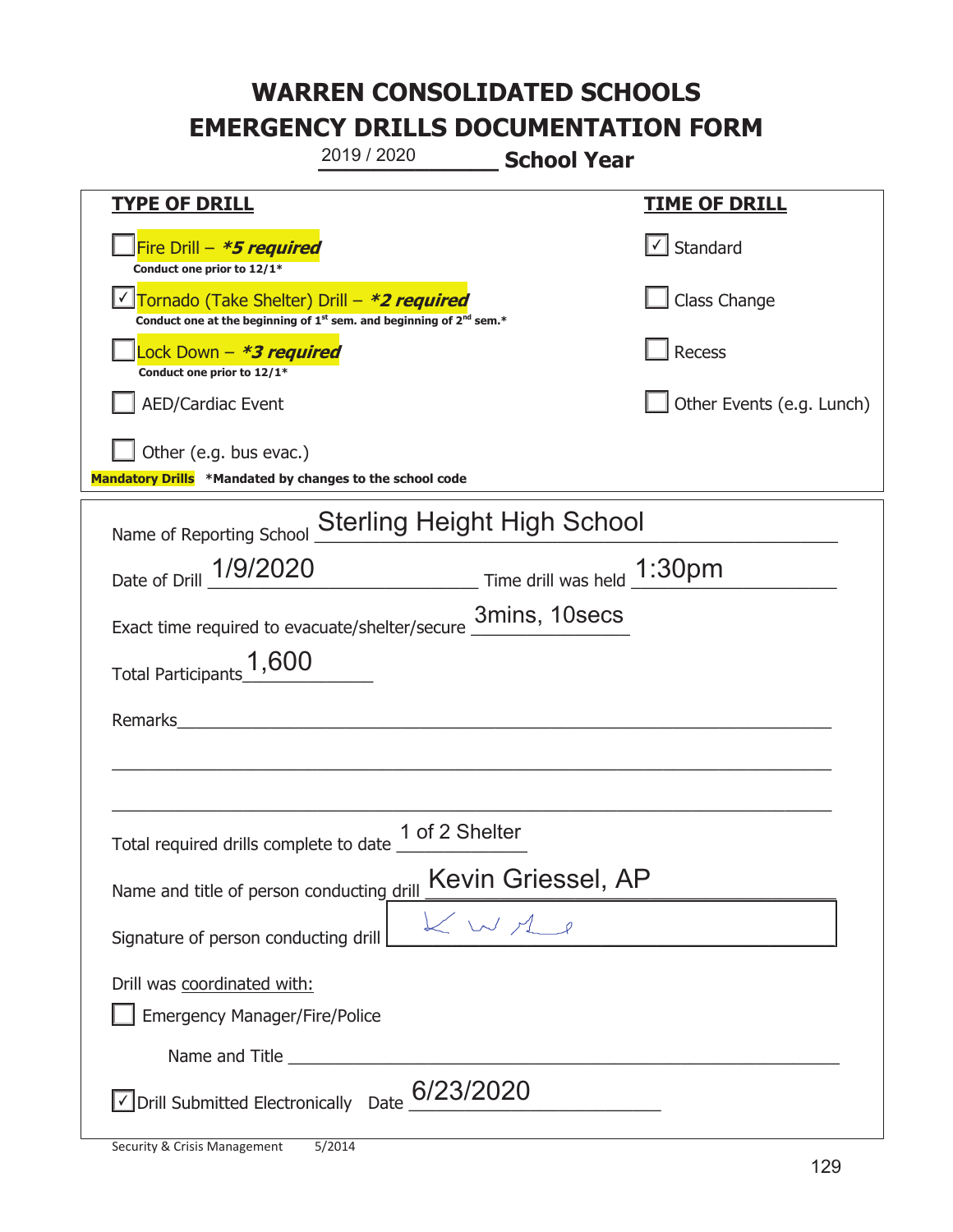|                                                                                    | 2019 / 2020                                                                                 | <b>School Year</b>    |                                   |
|------------------------------------------------------------------------------------|---------------------------------------------------------------------------------------------|-----------------------|-----------------------------------|
| <b>TYPE OF DRILL</b>                                                               |                                                                                             |                       | <b>TIME OF DRILL</b>              |
| <u>√ Fire Drill – <i>*5 required</i></u><br>Conduct one prior to 12/1*             |                                                                                             |                       | $\lfloor \angle \rfloor$ Standard |
| Tornado (Take Shelter) Drill – *2 required                                         | Conduct one at the beginning of 1 <sup>st</sup> sem. and beginning of 2 <sup>nd</sup> sem.* |                       | Class Change                      |
| Lock Down - <b>*3 required</b><br>Conduct one prior to 12/1*                       |                                                                                             |                       | Recess                            |
| <b>AED/Cardiac Event</b>                                                           |                                                                                             |                       | Other Events (e.g. Lunch)         |
| Other (e.g. bus evac.)<br>Mandatory Drills *Mandated by changes to the school code |                                                                                             |                       |                                   |
| Name of Reporting School                                                           | <b>Sterling Heights High School</b>                                                         |                       |                                   |
| Date of Drill 11/13/2019                                                           | Time drill was held 10:15                                                                   |                       |                                   |
| Exact time required to evacuate/shelter/secure 2mins 45secs                        |                                                                                             |                       |                                   |
| Total Participants <sup>1</sup> ,600                                               |                                                                                             |                       |                                   |
| Remarks                                                                            |                                                                                             |                       |                                   |
|                                                                                    |                                                                                             |                       |                                   |
|                                                                                    |                                                                                             |                       |                                   |
| Total required drills complete to date                                             | 3 of 5 Fire                                                                                 |                       |                                   |
| Name and title of person conducting drill                                          |                                                                                             | <b>Kevin Griessel</b> |                                   |
| Signature of person conducting drill                                               | $k$ and $k$                                                                                 |                       |                                   |
| Drill was coordinated with:<br><b>Emergency Manager/Fire/Police</b>                |                                                                                             |                       |                                   |
|                                                                                    |                                                                                             |                       |                                   |
| Oprill Submitted Electronically Date 6/23/2020                                     |                                                                                             |                       |                                   |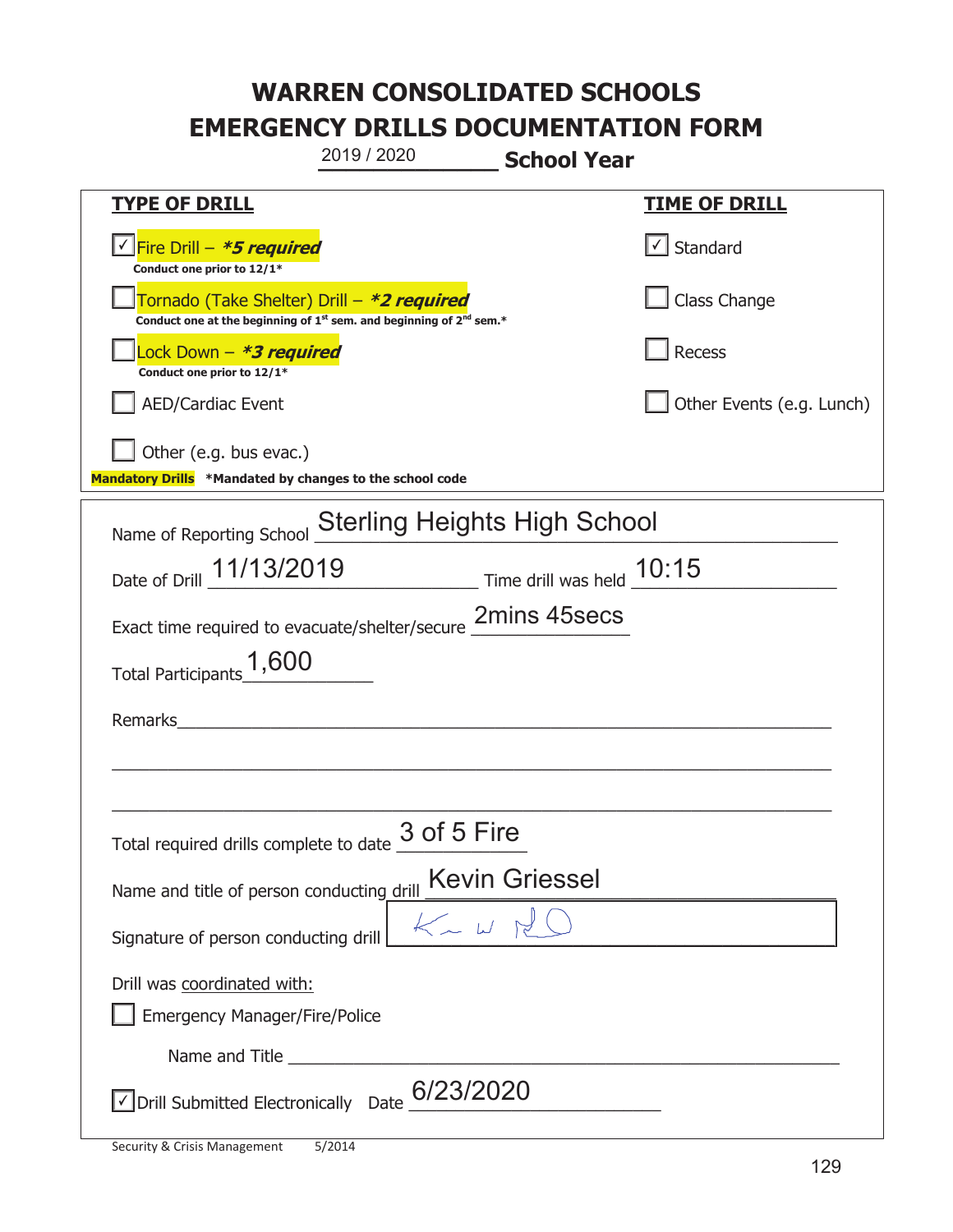|                                                                                    | 2019 / 2020                                                                                 | <b>School Year</b>                                                    |                                   |
|------------------------------------------------------------------------------------|---------------------------------------------------------------------------------------------|-----------------------------------------------------------------------|-----------------------------------|
| <u>TYPE OF DRILL</u>                                                               |                                                                                             |                                                                       | <u>TIME OF DRILL</u>              |
| √Fire Drill – <i>*5 required</i><br>Conduct one prior to 12/1*                     |                                                                                             |                                                                       | $\lfloor \angle \rfloor$ Standard |
| Tornado (Take Shelter) Drill – *2 required                                         | Conduct one at the beginning of 1 <sup>st</sup> sem. and beginning of 2 <sup>nd</sup> sem.* |                                                                       | Class Change                      |
| Lock Down - *3 required<br>Conduct one prior to 12/1*                              |                                                                                             |                                                                       | Recess                            |
| <b>AED/Cardiac Event</b>                                                           |                                                                                             |                                                                       | Other Events (e.g. Lunch)         |
| Other (e.g. bus evac.)<br>Mandatory Drills *Mandated by changes to the school code |                                                                                             |                                                                       |                                   |
| Name of Reporting School                                                           | <b>Sterling Heights High School</b>                                                         |                                                                       |                                   |
| Date of Drill 10/10/2019                                                           |                                                                                             | $\frac{1:30}{\text{pm}}$ Time drill was held $\frac{1:30}{\text{pm}}$ |                                   |
| Exact time required to evacuate/shelter/secure                                     |                                                                                             | 2mins 35secs                                                          |                                   |
| Total Participants <sup>1</sup> ,600                                               |                                                                                             |                                                                       |                                   |
| Remarks                                                                            |                                                                                             |                                                                       |                                   |
|                                                                                    |                                                                                             |                                                                       |                                   |
|                                                                                    |                                                                                             |                                                                       |                                   |
| Total required drills complete to date $\angle$                                    | of 5 Fire                                                                                   |                                                                       |                                   |
| Name and title of person conducting drill                                          |                                                                                             | <b>Kevin Griessel</b>                                                 |                                   |
| Signature of person conducting drill                                               |                                                                                             |                                                                       |                                   |
| Drill was coordinated with:<br><b>Emergency Manager/Fire/Police</b>                |                                                                                             |                                                                       |                                   |
|                                                                                    |                                                                                             |                                                                       |                                   |
| Incorporal Submitted Electronically Date 6/23/2020                                 |                                                                                             |                                                                       |                                   |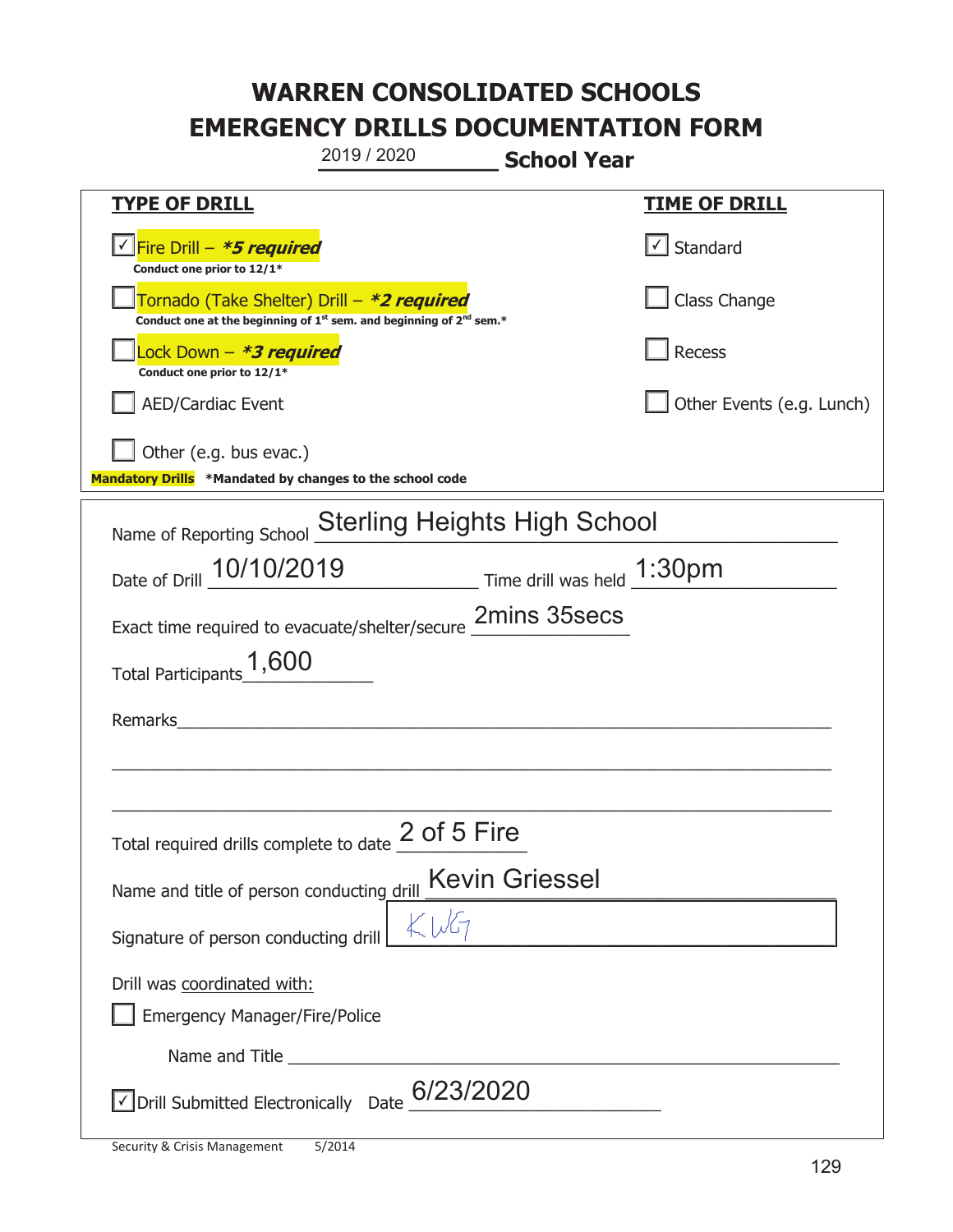|                                                                                    | 2019 / 2020                                                                   | <b>School Year</b>         |                           |
|------------------------------------------------------------------------------------|-------------------------------------------------------------------------------|----------------------------|---------------------------|
| <b>TYPE OF DRILL</b>                                                               |                                                                               |                            | <u>TIME OF DRILL</u>      |
| Fire Drill - *5 required<br>Conduct one prior to 12/1*                             |                                                                               |                            | Standard                  |
| Tornado (Take Shelter) Drill – *2 required                                         | Conduct one at the beginning of $1^{st}$ sem. and beginning of $2^{nd}$ sem.* |                            | Class Change              |
| Lock Down - *3 required<br>Conduct one prior to 12/1*                              |                                                                               |                            | Recess                    |
| <b>AED/Cardiac Event</b>                                                           |                                                                               |                            | Other Events (e.g. Lunch) |
| Other (e.g. bus evac.)<br>Mandatory Drills *Mandated by changes to the school code |                                                                               |                            |                           |
| Name of Reporting School                                                           | <b>Sterling Heights High School</b>                                           |                            |                           |
| Date of Drill 10/8/2019                                                            |                                                                               | Time drill was held 9:00am |                           |
| Exact time required to evacuate/shelter/secure                                     |                                                                               | 5 minutes                  |                           |
| Total Participants <sup>1</sup> ,600                                               |                                                                               |                            |                           |
| Remarks                                                                            | ALICE Drill #1, Lockdown #2                                                   |                            |                           |
|                                                                                    |                                                                               |                            |                           |
|                                                                                    |                                                                               |                            |                           |
| Total required drills complete to date                                             | 1 of 3 ALICE/Lockdown                                                         |                            |                           |
| Name and title of person conducting drill                                          |                                                                               | <b>Kevin Griessel</b>      |                           |
| Signature of person conducting drill                                               |                                                                               |                            |                           |
| Drill was coordinated with:                                                        |                                                                               |                            |                           |
| <b>Emergency Manager/Fire/Police</b>                                               |                                                                               |                            |                           |
|                                                                                    | 6/23/2020                                                                     |                            |                           |
| Drill Submitted Electronically Date                                                |                                                                               |                            |                           |